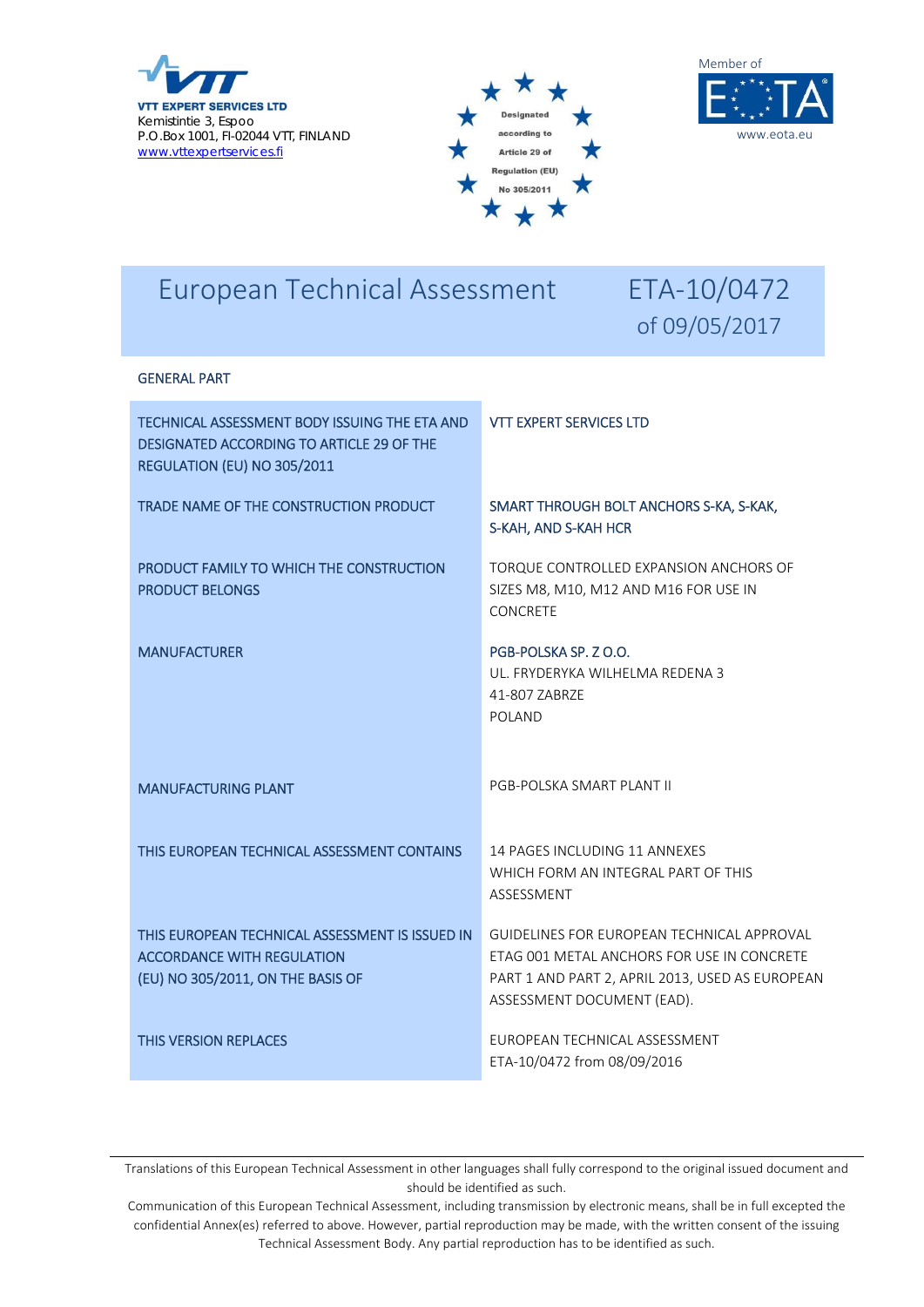# SPECIFIC PART

#### 1. Technical description of the product

The SMART S-KA is an anchor made of galvanized steel (designated as S-KA). The SMART S-KAK is an anchor made of hot dip galvanized steel (designated as S-KAK). The SMART S-KAH is an anchor made of stainlesssteel (designated as S‐KAH). The SMART S‐KAH HCR is an anchor made of high corrosion resistant stainless steel (designated as S-KAH HCR). The anchors are made in sizes M8, M10, M12 and M16. Anchors are placed into a drilled hole and anchored by torque‐controlled expansion.

The illustration and description of the product are given in Annexes A.

# 2. Specification of the intended use in accordance with the applicable European Assessment Document, EAD

The performances given in Section 3 are only valid if the anchor is used in compliance with the specifications and conditions given in Annexes B.

The provisions made in this European technical assessment are based on an assumed working life of the anchor of at least 50 years. The indications given on the working life cannot be interpreted as a guarantee given by the producer, but are to be regarded only as a means for choosing the right products in relation to the expected economically reasonable working life of the works.

#### 3. Performance of the product and references to the methods used for its assessment

#### 3.1 Mechanical resistance and stability (BWR 1)

| <b>Essential characteristic</b>                                                                                      | Performance              |
|----------------------------------------------------------------------------------------------------------------------|--------------------------|
| Characteristic tension resistance for static and quasi-static action<br>acc. ETAG 001, Annex C or CEN/TS 1992-4:2009 | See Annex C1             |
| Characteristic shear resistance for static and quasi-static action<br>acc. ETAG 001, Annex C or CEN/TS 1992-4:2009   | See Annex C <sub>2</sub> |
| Characteristic resistance for Seismic Performance Category C1                                                        | See Annex C6             |
| Displacements under static and quasi-static action                                                                   | See Annex C5             |

#### 3.2 Safety in case of fire (BWR 2)

| <b>Essential characteristic</b>                       | Performance                                     |
|-------------------------------------------------------|-------------------------------------------------|
| Reaction to fire                                      | Anchorages satisfy<br>requirements for Class A1 |
| Characteristic tension resistance under fire exposure | See Annex C3                                    |
| Characteristic shear resistance under fire exposure   | See Annex C4                                    |

#### 3.3 Hygiene, health and the environment (BWR 3)

Regarding dangerous substances contained in this European technical approval, there may be requirements applicable to the products falling within its scope (e.g. transposed European legislation and national laws, regulations and administrative provisions). In order to meet the provisions of the Construction Products Directive, these requirements need also to be complied with, when and where they apply.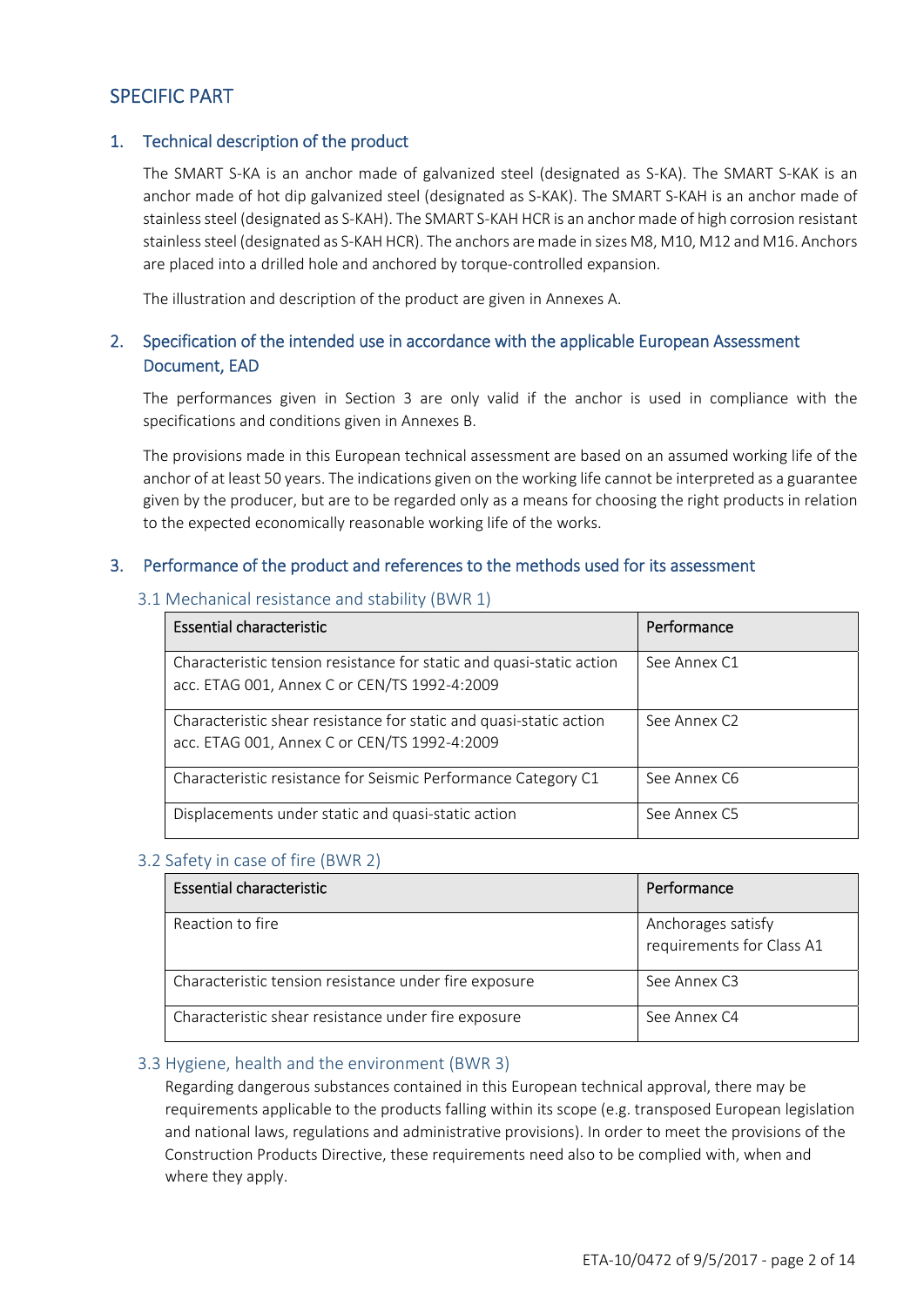#### 3.4 Safety in use (BWR 4)

For basic requirement Safety in use the same criteria are valid for Basic Requirement Mechanical resistance and stability (BWR1).

3.5 Protection against noise (BWR5):

Not relevant.

- 3.6 Energy economy and heat retention (BWR6): Not relevant.
- 3.7 Sustainable use of natural resources (BWR7)

The sustainable use of natural resources was not investigated.

3.8 General aspects relating to fitness for use

Durability and Serviceability are only ensured if the specifications of intended use according to Annex B1 are kept.

#### 4. Assessment and verification of constancy of performance (AVCP)

According to the Decision  $96/582/EC$  of the European Commission 1, as amended, the system of assessment and verification of constancy of performance (see Annex V to Regulation (EU) No 305/2011) given in the following table applies:

| Product                              | Intended use                                                                                                                         | Level<br>or Class | System |
|--------------------------------------|--------------------------------------------------------------------------------------------------------------------------------------|-------------------|--------|
| Metal anchors for use in<br>concrete | For fixing and/or supporting to concrete, structural<br>elements (which contributes to the stability of the<br>works) or heavy units |                   |        |

# 5. Technical details necessary for the implementation of the AVCP system, as provided for in the applicable EAD

Technical details necessary for the implementation of the Assessment and verification of constancy of performance (AVCP) system are laid down in the control plan deposited at VTT Expert Services Ltd.

The manufacturer shall, on the basis of a contract, involve a notified body approved in the field of anchors for issuing the certificate of conformity CE based on the control plan.

> Issued in Espoo on May 9, 2017 by VTT Expert Services Ltd

Win da

Tiina Ala-Outinen **Pertti Jokinen** Business Manager **Product Manager** Product Manager

Fatti John

<sup>1</sup> Official Journal of the European Communities L 254 of 08.10.1996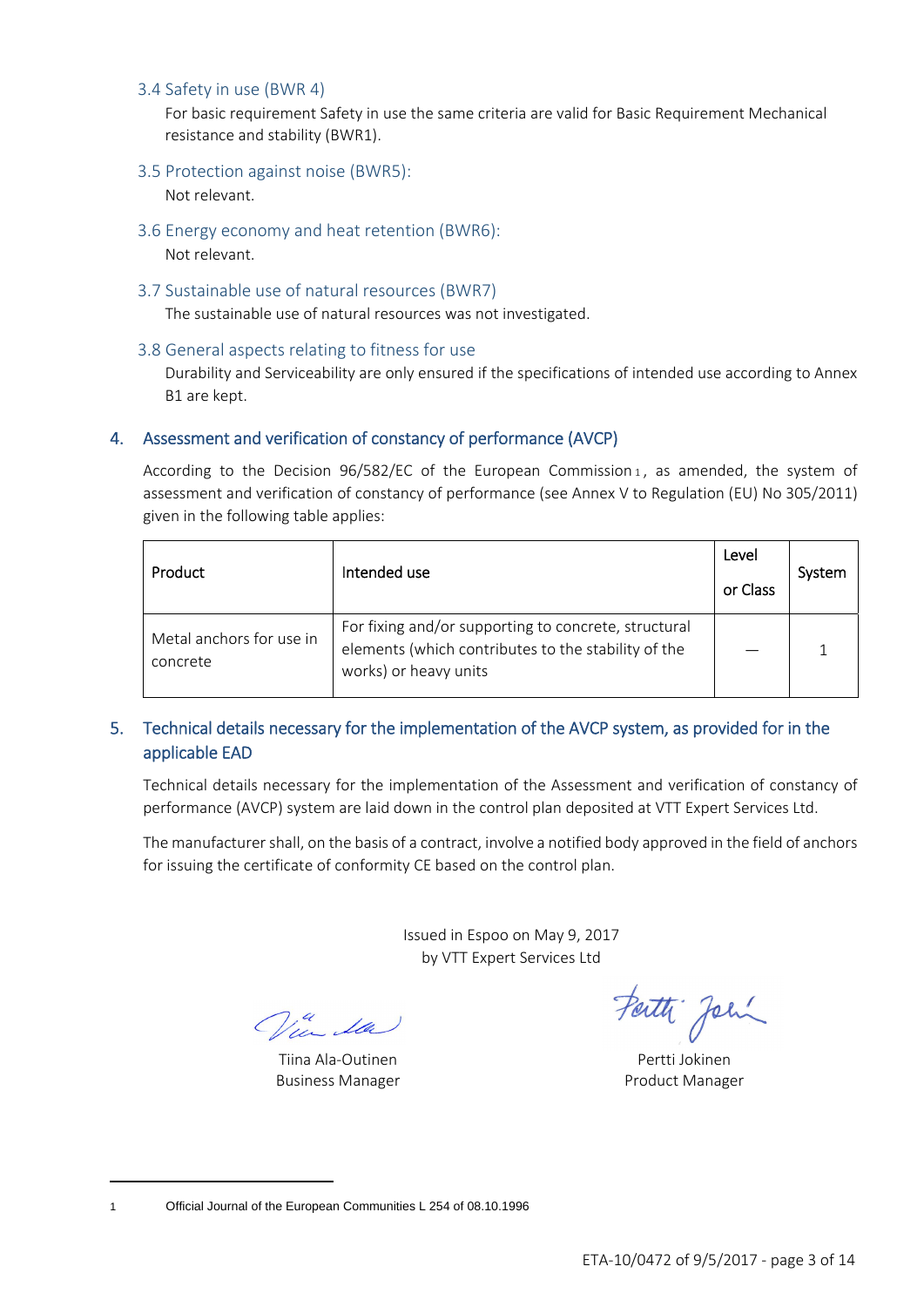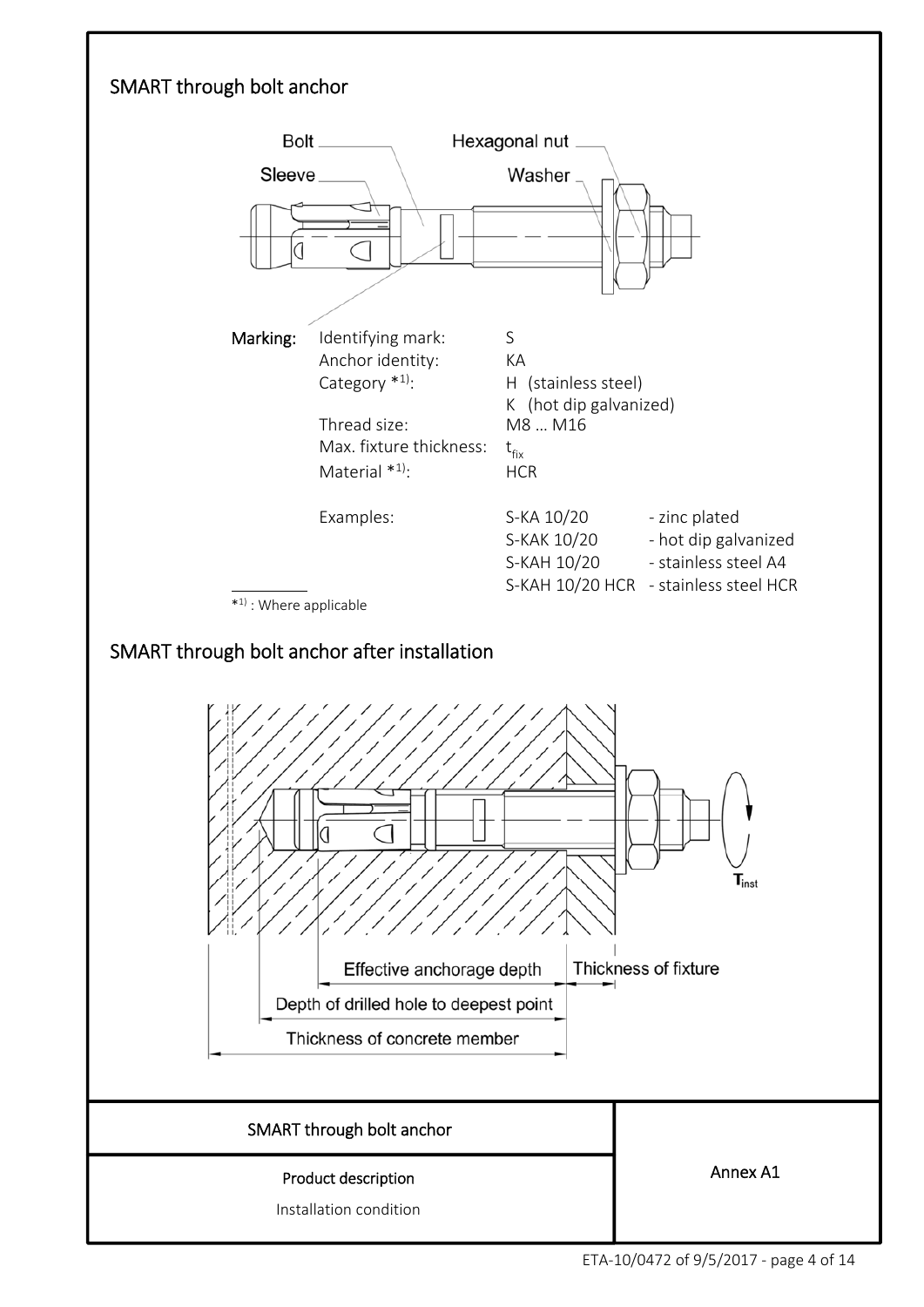

#### Table A1: Materials S‐KA and S‐KAK

| Part | Designation   | Diameter | Material <sup>1)2)</sup>                                                                     |
|------|---------------|----------|----------------------------------------------------------------------------------------------|
| 1    | <b>Bolt</b>   | M8 - M16 | Cold forged steel, EN 10263-2                                                                |
| 2    | Sleeve        | M8 - M16 | Cold rolled galvanized steel strip, EN 10147                                                 |
| 3    | Washer        | M8 - M16 | Electroplated steel, DIN 125 (EN ISO 7089),<br>DIN 440 (EN ISO 7094), DIN 9021 (EN ISO 7093) |
| 4    | Hexagonal Nut | M8 - M16 | Steel, electroplated, property class 8,<br>DIN 934 (EN ISO 4032)                             |

<sup>1)</sup> S-KA: Parts 1, 3 and 4 are zinc electroplated according to EN ISO 4042  $\geq$  5µm and bright passivated <sup>2)</sup> S-KAK: Parts 1, 3 and 4 are hot dip galvanized > 40 $\mu$ m according to EN ISO 10684

#### Table A2: Materials S‐KAH

| Part           | Designation   | <b>Diameters</b> | Material                                                                                 |
|----------------|---------------|------------------|------------------------------------------------------------------------------------------|
|                | <b>Bolt</b>   | M8 - M16         | Cold forged stainless steel, EN 10088-3                                                  |
| $\overline{2}$ | Sleeve        | M8 - M16         | Stainless steel strip, EN 10088-2                                                        |
| 3              | Washer        | M8 - M16         | Stainless steel, DIN 125 (EN ISO 7089), DIN 440 (EN ISO 7094),<br>DIN 9021 (EN ISO 7093) |
| 4              | Hexagonal Nut | M8 - M16         | Stainless steel, property class 80, DIN 934 (EN ISO 4032)                                |

## Table A3: Materials S‐KAH HCR

| Part | Designation   | <b>Diameters</b> | Material                                                                                                    |
|------|---------------|------------------|-------------------------------------------------------------------------------------------------------------|
|      | <b>Bolt</b>   | M8 - M16         | Cold forged stainless steel, EN 10088-3, 1.4529 / 1.4565                                                    |
|      | Sleeve        | M8 - M16         | Stainless steel strip, EN 10088-2                                                                           |
| 3    | Washer        | M8 - M16         | Stainless steel, W 1.4529 / 1.4565, DIN 125 (EN ISO 7089),<br>DIN 440 (EN ISO 7094), DIN 9021 (EN ISO 7093) |
| 4    | Hexagonal Nut | M8 - M16         | Stainless steel, property class 70, W 1.4529 / 1.4565<br>DIN 934 (EN ISO 4032)                              |
|      |               |                  |                                                                                                             |

## SMART through bolt anchor

Product description

Materials

Annex A2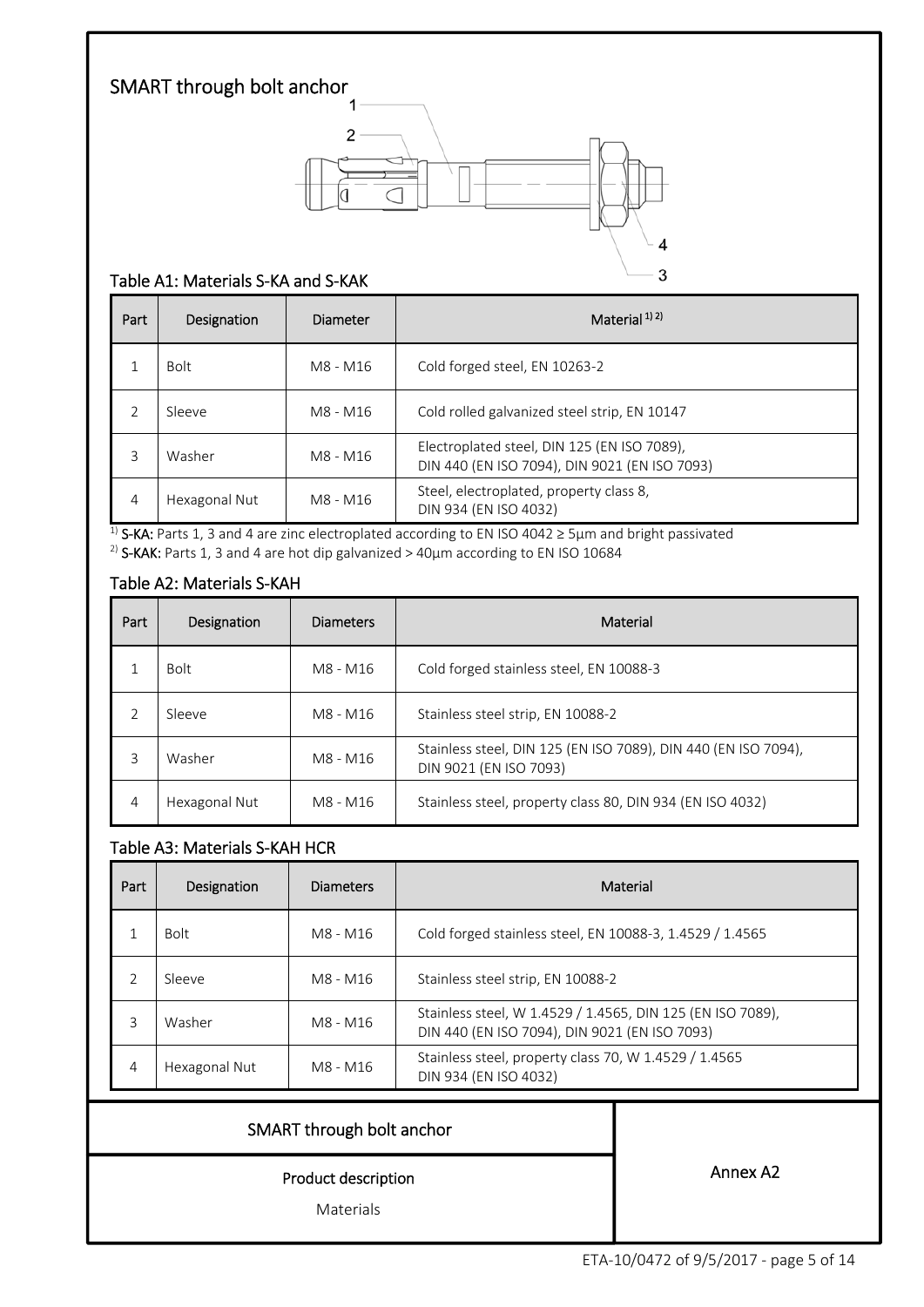# Specifications of intended use

#### Anchorages subject to:

- Static, quasi-static loads
- Seismic actions for Performance Category C1
- Fire exposure

#### Base materials:

- Cracked and non‐cracked concrete
- Reinforced or unreinforced normal weight concrete of strength classes C20/25 to C50/60 according to EN 206: 2013

#### Use conditions (Environmental conditions):

- The S-KA and S-KAK anchors may only be used in structures subject to dry indoor conditions, indoor with temporary condensation.
- The S-KAH anchors may be used in concrete subject to dry internal conditions and also in concrete subject to external atmospheric exposure (including industrial and marine environment), or exposure in permanently damp internal conditions, if no particular aggressive conditions exist.
- The S-KAH HCR anchors may be used in concrete subject to dry internal conditions and also in concrete subject to external atmospheric exposure, in permanently damp internal conditions or in other particular aggressive conditions.

*Note: Particular aggressive conditions are e.g. permanent, alternating immersion in seawater or the splash zone of seawater, chloride atmosphere of indoor swimming pools or atmosphere with extreme chemical pollution (e.g. in desulphurization plants or road tunnels where de‐icing materials are used).*

#### Design:

- The anchorages are designed in accordance with ETAG001 Annex C "Design Method for Anchorages" or CEN/TS 1992‐4‐4 "Design of fastenings for use in concrete" under the responsibility of an engineer experienced in anchorages and concrete work.
- For seismic application the anchorages are designed in accordance with EOTA TR 045 "Design of Metal Anchors For Use In Concrete Under Seismic Actions".
- For application with resistance under fire exposure the anchorages are designed in accordance with the method given in EOTA TR 020 "Evaluation of Anchorage in Concrete concerning Resistance to Fire".
- Verifiable calculation notes and drawings are prepared taking account of the loads to be anchored. The position of the anchor is indicated on the design drawings.

#### Installation:

- Anchor installation carried out by appropriately qualified personnel and under the supervision of the person responsible for technical matters of the site.
- Use of the anchor only as supplied by the manufacturer without exchanging the components of an anchor.
- Anchor installation in accordance with the manufacturer's specifications and drawings and using the appropriate tools.
- Effective anchorage depth, edge distances and spacings not less than the specified values without minus tolerances.
- Hole drilling by hammer drill.
- Cleaning of the hole of drilling dust
- Application of specified torque moment using a calibrated torque tool
- In case of aborted hole, drilling of new hole at a minimum distance of twice the depth of the aborted hole, or smaller distance provided the aborted drill hole is filled with high strength non‐shrinkage mortar. No shear or oblique tension loads are allowed in the direction of a not filled aborted hole.

#### SMART through bolt anchor

Intended Use

Annex B1

Specifications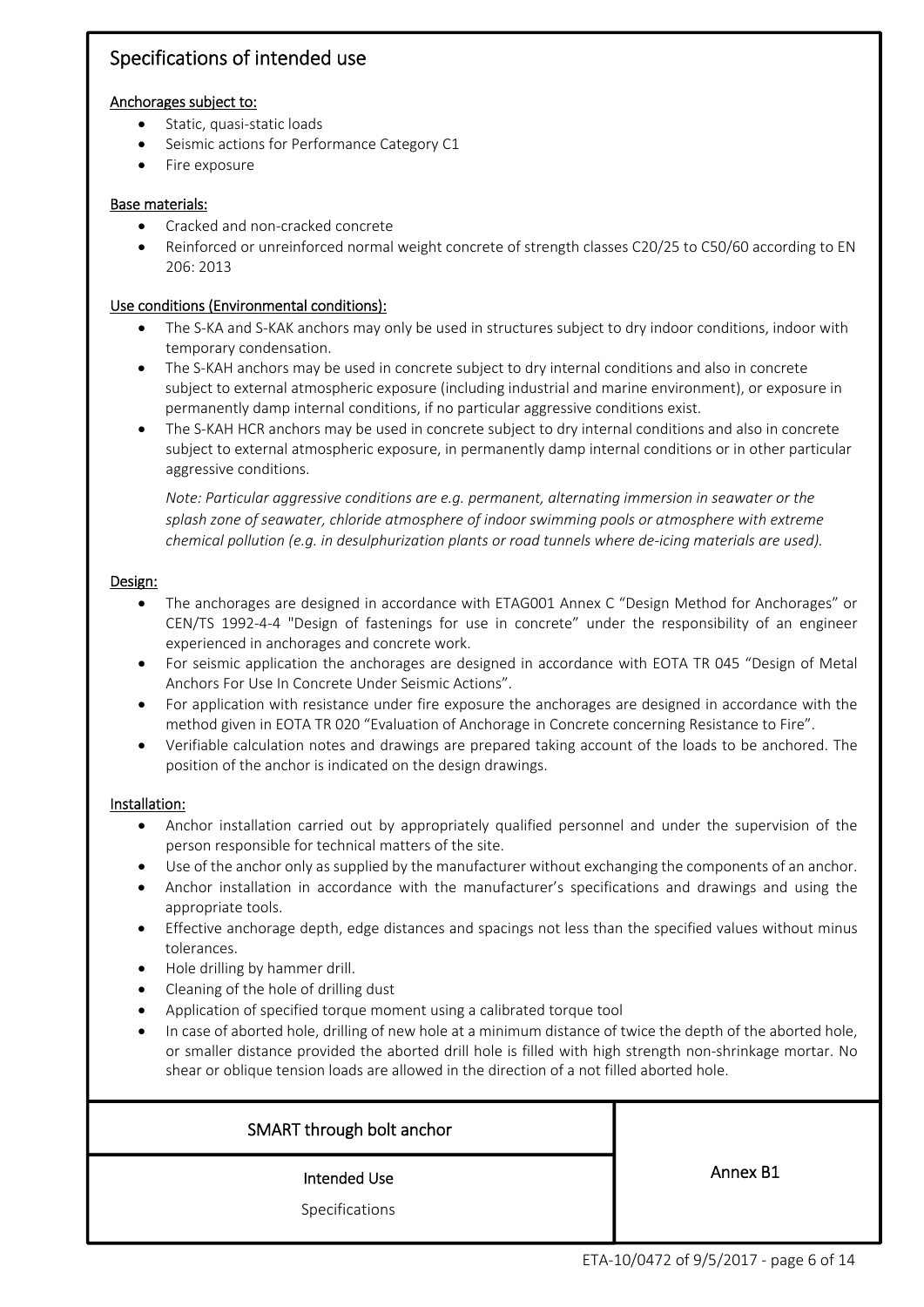# SMART through bolt anchor



# Table B1: Dimensions of the anchor

|                 | Main dimensions | Stud bolt |                  | Cone bolt                              |             | <b>Expansion sleeve</b> | Washer     |                        | Hexagonal nut          |                   |             |
|-----------------|-----------------|-----------|------------------|----------------------------------------|-------------|-------------------------|------------|------------------------|------------------------|-------------------|-------------|
| <b>Size</b>     | L<br>[mm]       | [mm]      | $d_{cf}$<br>[mm] | $d_{\text{nom}}$<br>$\lceil mm \rceil$ | Ic.<br>[mm] | S<br>ı,<br>[mm]<br>[mm] |            | d <sub>1</sub><br>[mm] | d <sub>2</sub><br>[mm] | <b>SW</b><br>[mm] | m<br>[mm]   |
| M <sub>8</sub>  | 62420           | 22220     | 7,1              | 8                                      | 20,9        | 15,9                    | $\geq 1.6$ | $\ge 8,4$              | $\geq 16$              | 13                | $\geq 6, 5$ |
| M <sub>10</sub> | 82420           | 37215     | 9,0              | 10                                     | 25,7        | 17,9                    | $\geq 2,0$ | $\geq 10.5$            | $\geq$ 20              | $\geq 16$         | $\geq 8,0$  |
| M12             | 98420           | 48.210    | 10,8             | 12                                     | 30,3        | 19,1                    | ≥2,5       | $\geq$ 13,0            | $\geq$ 24              | $\geq$ 18         | >10,0       |
| M16             | 118.420         | 60202     | 14,6             | 16                                     | 38,1        | 26,3                    | $\geq 3,0$ | $\geq 17,0$            | $\geq 30$              | 24                | $\geq 13,0$ |

# SMART through bolt anchor

#### Intended Use

Anchor dimensions

Annex B2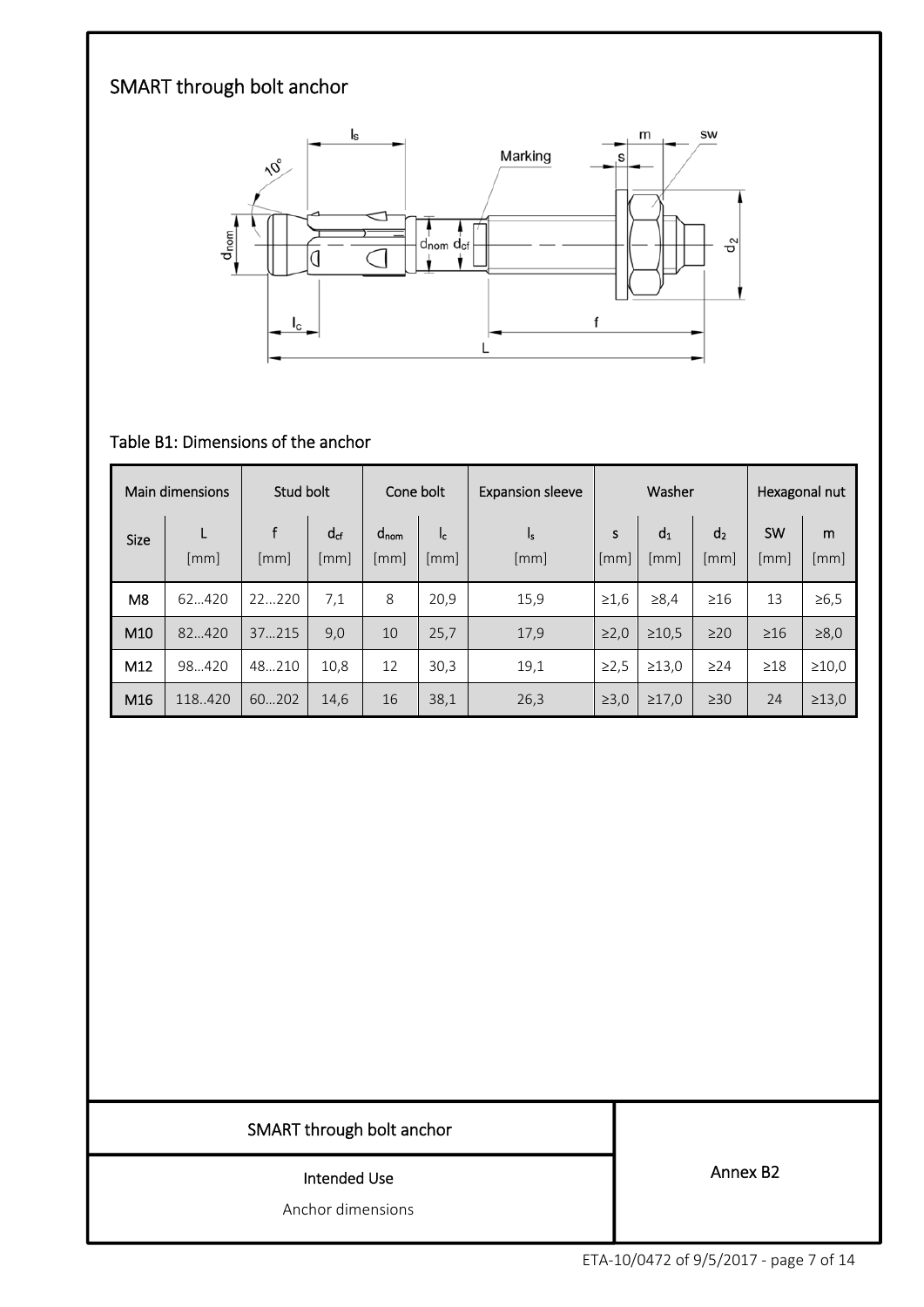

# Table B2: Installation data

|                                                                            | Anchor size               |                |                 |           |           |      |
|----------------------------------------------------------------------------|---------------------------|----------------|-----------------|-----------|-----------|------|
| SMART through bolt anchor                                                  |                           | M <sub>8</sub> | M <sub>10</sub> | M12       | M16       |      |
| Drill hole diameter                                                        | $d_0$                     | [mm]           | 8               | 10        | 12        | 16   |
| Cutting diameter at the upper<br>tolerance limit (maximum diameter<br>bit) | $d_{\text{cut,max}} \leq$ | [mm]           | 8,45            | 10,45     | 12,5      | 16,5 |
| Depth of drilled hole to deepest point                                     | $h_1 \geq$                | [mm]           | 60              | 75        | 90        | 110  |
| Effective anchorage depth                                                  | $h_{ef}$                  | [mm]           | 45              | 60        | 70        | 85   |
| Diameter of clearance hole in the<br>fixture                               | $d_f \leq$                | [mm]           | 9               | 12        | 14        | 18   |
| Thickness of fixture                                                       | $t_{fix,max}$             | [mm]           | 358             | 338       | 322       | 302  |
| Width across flats                                                         | <b>SW</b>                 | [mm]           | 13              | $\geq$ 16 | $\geq$ 18 | 24   |
| S-KA / S-KAK<br>Required                                                   |                           |                | $20/15^{1}$     | 35        | 50        | 120  |
| S-KAH / S-KAH HCR<br>torque                                                | $T_{inst}$                | [Nm]           | 20              | 35        | 70        | 120  |

1) Installation torque for S-KA is 20 Nm and for S-KAK 15 Nm

# Table B3: Minimum thickness of concrete member, spacing and edge distance

|                                                    |                   |      |     |                 | Anchor size          |     |  |  |  |
|----------------------------------------------------|-------------------|------|-----|-----------------|----------------------|-----|--|--|--|
| SMART through bolt anchor                          |                   |      | M8  | M <sub>10</sub> | M12                  | M16 |  |  |  |
| Minimum thickness of concrete member               | $h_{\text{min}}$  | [mm] | 100 | 120             | 140                  | 170 |  |  |  |
| Minimum spacing                                    | $S_{\text{min}}$  | [mm] | 50  | 55              | 60                   | 70  |  |  |  |
|                                                    | $c \geq$          | [mm] | 50  | 80              | 90                   | 120 |  |  |  |
|                                                    | $C_{\text{min}}$  | [mm] | 50  | 50              | 55                   | 85  |  |  |  |
| Minimum edge distance                              | $\sim$            | [mm] | 50  | 100             | 115                  | 150 |  |  |  |
| Intervalues may be intervalated HP602h bolt anchor |                   |      |     |                 |                      |     |  |  |  |
| <b>Intended Use</b>                                |                   |      |     |                 | Annex B <sub>3</sub> |     |  |  |  |
|                                                    | Installation data |      |     |                 |                      |     |  |  |  |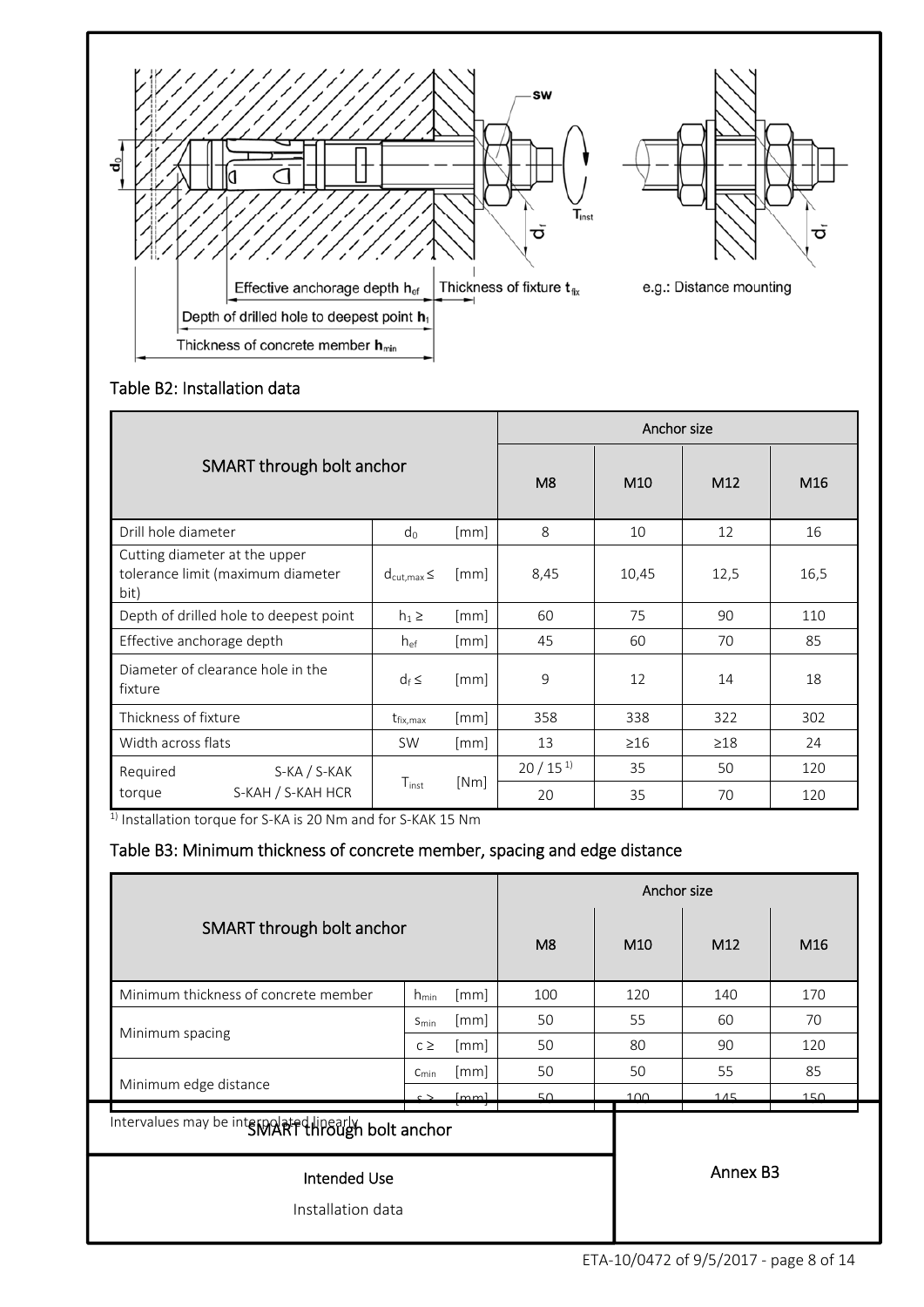# Table C1: Characteristic resistances under tension loads in case of static and quasi-static loading for design method A according to ETAG 001, Annex C or CEN/TS 1992-4

|                                                             |                                                                     |                                               |                |           | Anchor size |           |  |
|-------------------------------------------------------------|---------------------------------------------------------------------|-----------------------------------------------|----------------|-----------|-------------|-----------|--|
| SMART through bolt anchor                                   |                                                                     |                                               | M <sub>8</sub> | M10       | M12         | M16       |  |
| <b>Steel failure</b>                                        |                                                                     |                                               |                |           |             |           |  |
| Characteristic resistance S-KA / S-KAK                      | $N_{Rk,s}$                                                          | [kN]                                          | 13             | 26        | 38          | 69        |  |
| Characteristic resistance S-KAH / S-KAH HCR                 | $N_{Rk,s}$                                                          | [kN]                                          | 15             | 24        | 35          | 75        |  |
| Partial safety factor                                       | $\gamma_\text{Ms}$ 1)                                               | $[-]$                                         |                |           | 1,4         |           |  |
| Pull-out failure                                            |                                                                     |                                               |                |           |             |           |  |
| Characteristic resistance<br>in cracked concrete C20/25     | $N_{\rm Rk,p}$                                                      | [kN]                                          | 5              | 9         | 12          | 20        |  |
| Characteristic resistance in<br>non-cracked concrete C20/25 | $N_{Rk,p}$                                                          | [kN]                                          | 9              | 16        | 20          | 35        |  |
|                                                             |                                                                     | C <sub>25/30</sub>                            | 1,04           |           |             |           |  |
|                                                             |                                                                     | C30/37                                        | 1,10           |           |             |           |  |
|                                                             |                                                                     | C35/45                                        | 1,16           |           |             |           |  |
| Increasing factor for NRK,p                                 | $\Psi_{C}$                                                          | C40/50                                        |                | 1,20      |             |           |  |
|                                                             |                                                                     | C45/55                                        | 1,24           |           |             |           |  |
|                                                             |                                                                     | C50/60                                        | 1,28           |           |             |           |  |
| Partial safety factor                                       | $\gamma_{Mp}$ $^{1)}$                                               | $[-]$                                         |                | $1,8^{2}$ |             | $1,5^{3}$ |  |
| Concrete cone and splitting failure                         |                                                                     |                                               |                |           |             |           |  |
| Effective anchorage depth                                   | hef                                                                 | [mm]                                          | 45             | 60        | 70          | 85        |  |
| Factor for cracked concrete                                 | $k_{cr}$                                                            | $\left[ -\right]$                             |                |           | 7,2         |           |  |
| Factor for non-cracked concrete                             | $k_{\text{ucr}}$                                                    | $[ - ]$                                       | 10,1           |           |             |           |  |
| Spacing                                                     | $S_{cr,N}$                                                          | [mm]                                          | 135            | 180       | 210         | 255       |  |
| Edge distance                                               | $C_{cr,N}$                                                          | [mm]                                          | 68             | 90        | 105         | 128       |  |
| Spacing (splitting)                                         | $S_{cr,sp}$                                                         | [mm]                                          | 180            | 240       | 280         | 340       |  |
| Edge distance (splitting)                                   | $C_{cr,sp}$                                                         | [mm]                                          | 90             | 120       | 140         | 170       |  |
| Partial safety factor                                       | $\gamma_\text{Mc}$ $\overline{^{1)}}$<br>$\gamma_{\mathsf{Msp}}$ 1) | $\left[\begin{array}{c} - \end{array}\right]$ |                | $1,8^{2}$ |             | $1,5^{3}$ |  |

 $1)$  In absence of other national regulations

<sup>2)</sup> The installation safety factor of  $\gamma_2$  = 1,2 is included

<sup>3)</sup> The installation safety factor of  $y_2 = 1.0$  is included

# SMART through bolt anchor

#### Performance

Characteristic resistance under tension loads

Annex C1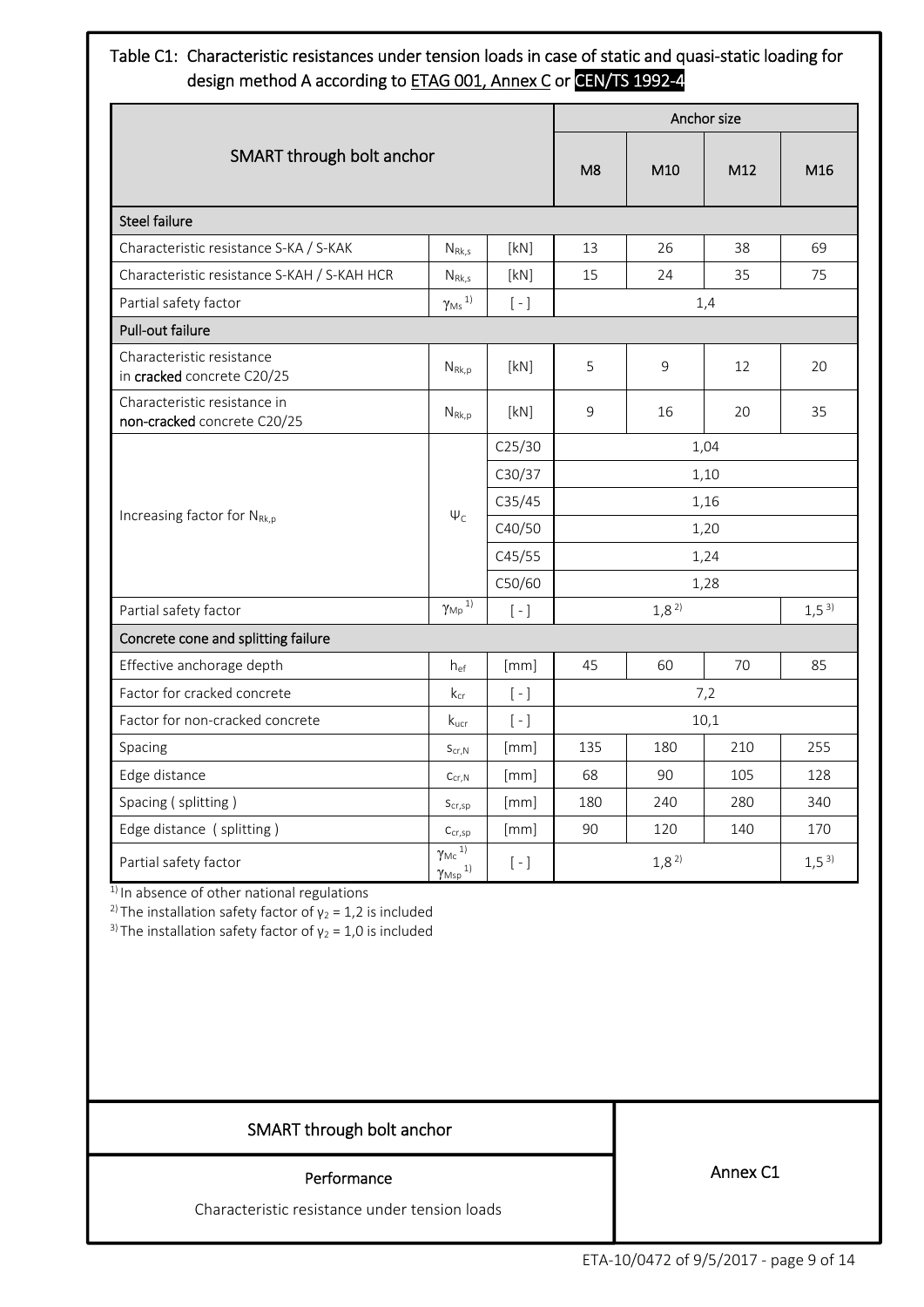# Table C2: Characteristic resistances under shear loads in case of static and quasi‐static loading for design method A according to ETAG 001, Annex C or CEN/TS 1992-4

|                                                                                                             |                                       |                   |                |                 | Anchor size |     |
|-------------------------------------------------------------------------------------------------------------|---------------------------------------|-------------------|----------------|-----------------|-------------|-----|
| SMART through bolt anchor                                                                                   |                                       |                   | M <sub>8</sub> | M <sub>10</sub> | M12         | M16 |
| Steel failure without lever arm                                                                             |                                       |                   |                |                 |             |     |
| Characteristic resistance S-KA / S-KAK                                                                      | $V_{Rk,s}$                            | [kN]              | 10             | 18              | 23          | 44  |
| Characteristic resistance S-KAH / S-KAH HCR                                                                 | $V_{Rk,s}$                            | [kN]              | 11             | 17              | 25          | 47  |
| Partial safety factor                                                                                       | $\gamma_\mathsf{Ms}$ 1)               | $[-]$             |                |                 | 1,25        |     |
| Factor for considering ductility                                                                            | k <sub>2</sub>                        | $[-]$             |                |                 | 1,0         |     |
| Steel failure with lever arm                                                                                |                                       |                   |                |                 |             |     |
| Characteristic resistance S-KA / S-KAK                                                                      | $M^0_{Rk,s}$                          | [Nm]              | 21             | 48              | 72          | 186 |
| Characteristic resistance S-KAH / S-KAH HCR                                                                 | $M^0_{Rk,s}$                          | [Nm]              | 22             | 45              | 79          | 200 |
| Partial safety factor                                                                                       | $\gamma_\mathsf{Ms}$ 1)               | $[-]$             |                | 1,25            |             |     |
| Concrete pryout failure                                                                                     |                                       |                   |                |                 |             |     |
| k-factor                                                                                                    | $k_{(3)}$                             | $[-]$             | $\mathbf{1}$   | $\overline{2}$  |             |     |
| Partial safety factor                                                                                       | $\gamma_\text{Mc}$ 1)                 | $\left[ -\right]$ |                |                 | 1,5         |     |
| Concrete edge failure                                                                                       |                                       |                   |                |                 |             |     |
| Effective length of anchor under shear load                                                                 | $\vert_{f}$                           | [mm]              | 45             | 60              | 70          | 85  |
| Outside diameter of anchor                                                                                  | $d_{nom}$                             | [mm]              | 8              | 10              | 12          | 16  |
| Cracked concrete without any edge reinforcement                                                             |                                       |                   | 1,0            |                 |             |     |
| Cracked concrete with straight edge reinforcement<br>$>$ Ø12 mm                                             | $\Psi_{\text{ucr,V}}$                 | $\left[ -\right]$ |                |                 | 1,2         |     |
| Cracked concrete with edge reinforcement and closely<br>spaced stirrups (a ≤ 100mm) or non-cracked concrete |                                       |                   |                |                 | 1,4         |     |
| Partial safety factor                                                                                       | $\gamma$ <sub>Mc</sub> <sup>1</sup> ) | $\left[ -\right]$ |                |                 | 1,5         |     |

<sup>1)</sup> In absence of other national regulations

SMART through bolt anchor

#### Performance

Characteristic resistance under shear loads

Annex C2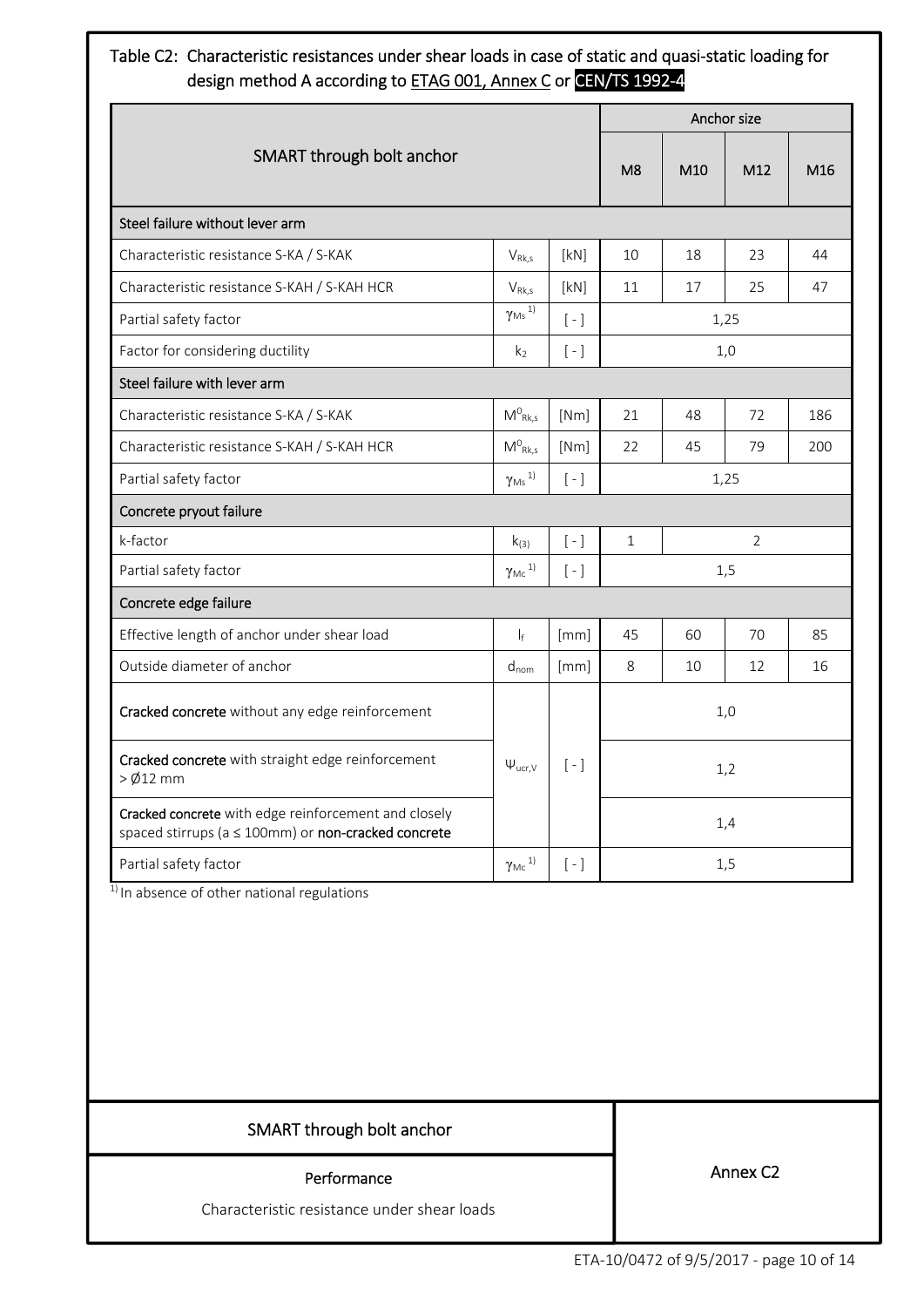# Table C3: Characteristic resistances under tension loads in case of fire exposure for design method A according to EOTA TR 020 and ETAG 001, Annex C or CEN/TS 1992-4

|                                                         |                           |                                    | Anchor size |                                      |     |                                                                                                             |      |
|---------------------------------------------------------|---------------------------|------------------------------------|-------------|--------------------------------------|-----|-------------------------------------------------------------------------------------------------------------|------|
|                                                         | SMART through bolt anchor |                                    |             | M <sub>8</sub>                       | M10 | M12                                                                                                         | M16  |
| <b>Steel failure</b>                                    |                           |                                    |             |                                      |     |                                                                                                             |      |
|                                                         |                           | <b>R30</b>                         | [kN]        | 1,3                                  | 2,3 | 3,6                                                                                                         | 5,3  |
|                                                         | S-KA / S-KAK              | <b>R60</b>                         | [kN]        | 0,7                                  | 1,3 | 2,0                                                                                                         | 3,0  |
|                                                         |                           | <b>R90</b>                         | [kN]        | 0,4                                  | 0,8 | 1,3                                                                                                         | 1,8  |
|                                                         |                           | R120                               | [kN]        | 0,3                                  | 0,5 | 0,9                                                                                                         | 1,3  |
| Characteristic resistance NRK,s,fi                      |                           | <b>R30</b>                         | [kN]        | 5,7                                  | 9,1 | 13,2                                                                                                        | 24,5 |
|                                                         | $S-KAH/$                  | <b>R60</b>                         | [kN]        | 3,9                                  | 6,1 | 8,9                                                                                                         | 16,6 |
|                                                         | S-KAH HCR                 | <b>R90</b>                         | [kN]        | 2,0                                  | 3,2 | 4,7                                                                                                         | 8,7  |
|                                                         |                           | R120                               | [kN]        | 1,1                                  | 1,8 | 2,6                                                                                                         | 4,8  |
| <b>Pull-out failure</b>                                 |                           |                                    |             |                                      |     |                                                                                                             |      |
|                                                         |                           | <b>R30</b>                         | [kN]        | 1,3                                  | 2,3 | 3,0                                                                                                         | 5,0  |
|                                                         |                           | <b>R60</b>                         | [kN]        | 1,3                                  | 2,3 | 3,0                                                                                                         | 5,0  |
| Characteristic resistance NRk, p, fi                    |                           | S-KA / S-KAK<br><b>R90</b><br>R120 | [kN]        | 1,3                                  | 2,3 | 3,0                                                                                                         | 5,0  |
|                                                         |                           |                                    | [kN]        | 1,0                                  | 1,8 | 2,4<br>3,0<br>3,0<br>3,0<br>2,4<br>7,4<br>7,4<br>7,4<br>5,9<br>$4 \times h_{ef}$<br>60<br>$2 \times h_{ef}$ | 4,0  |
|                                                         |                           | <b>R30</b>                         | [kN]        | 1,3                                  | 2,3 |                                                                                                             | 5,0  |
|                                                         | $S-KAH/$                  | <b>R60</b>                         | [kN]        | 1,3                                  | 2,3 |                                                                                                             | 5,0  |
| Characteristic resistance NRk, p, fi                    | S-KAH HCR                 | <b>R90</b>                         | [kN]        | 1,3                                  | 2,3 |                                                                                                             | 5,0  |
|                                                         |                           | R120                               | [kN]        | 1,0                                  | 1,8 |                                                                                                             | 4,0  |
| Concrete cone and splitting failure <sup>1)</sup>       |                           |                                    |             |                                      |     |                                                                                                             |      |
|                                                         |                           | <b>R30</b>                         | [kN]        | 2,4                                  | 5,0 |                                                                                                             | 12,0 |
| Characteristic resistance $N^0_{\text{Rk},\text{c,fi}}$ |                           | <b>R60</b>                         | [kN]        | 2,4                                  | 5,0 |                                                                                                             | 12,0 |
|                                                         |                           | <b>R90</b>                         | [kN]        | 2,4                                  | 5,0 |                                                                                                             | 12,0 |
|                                                         |                           | R120                               | [kN]        | 2,0                                  | 4,0 |                                                                                                             | 9,6  |
|                                                         |                           | $S_{cr,N,fi}$                      | [mm]        |                                      |     |                                                                                                             |      |
| Spacing                                                 |                           | $S_{min}$                          | [mm]        | 50                                   | 55  |                                                                                                             | 70   |
|                                                         |                           | $C_{cr,N,fi}$                      | [mm]        |                                      |     |                                                                                                             |      |
| Edge distance                                           |                           |                                    |             |                                      |     |                                                                                                             |      |
|                                                         |                           | [mm]<br>$C_{min}$                  |             | Fire attack from more than one side: |     |                                                                                                             |      |
|                                                         |                           |                                    |             |                                      |     | Fire attack from one side: $c_{min} = 2 \times h_{ef}$<br>$c_{min} \geq 300$ mm and $\geq 2 \times h_{ef}$  |      |

 $1)$  As a rule, splitting failure can be neglected when cracked concrete and reinforcement is assumed

Design under fire exposure is performed according to the design method given in EOTA TR 020. Under fire exposure usually cracked concrete is assumed. The design equations are given in EOTA TR 020 § 2.2.1.

In the absence of other national regulations the partial safety factor for resistance under fire exposure  $\gamma_{M,fi}$  = 1,0 is recommended.

| SMART through bolt anchor                             |                      |
|-------------------------------------------------------|----------------------|
| Performance                                           | Annex C <sub>3</sub> |
| Characteristic tension resistance under fire exposure |                      |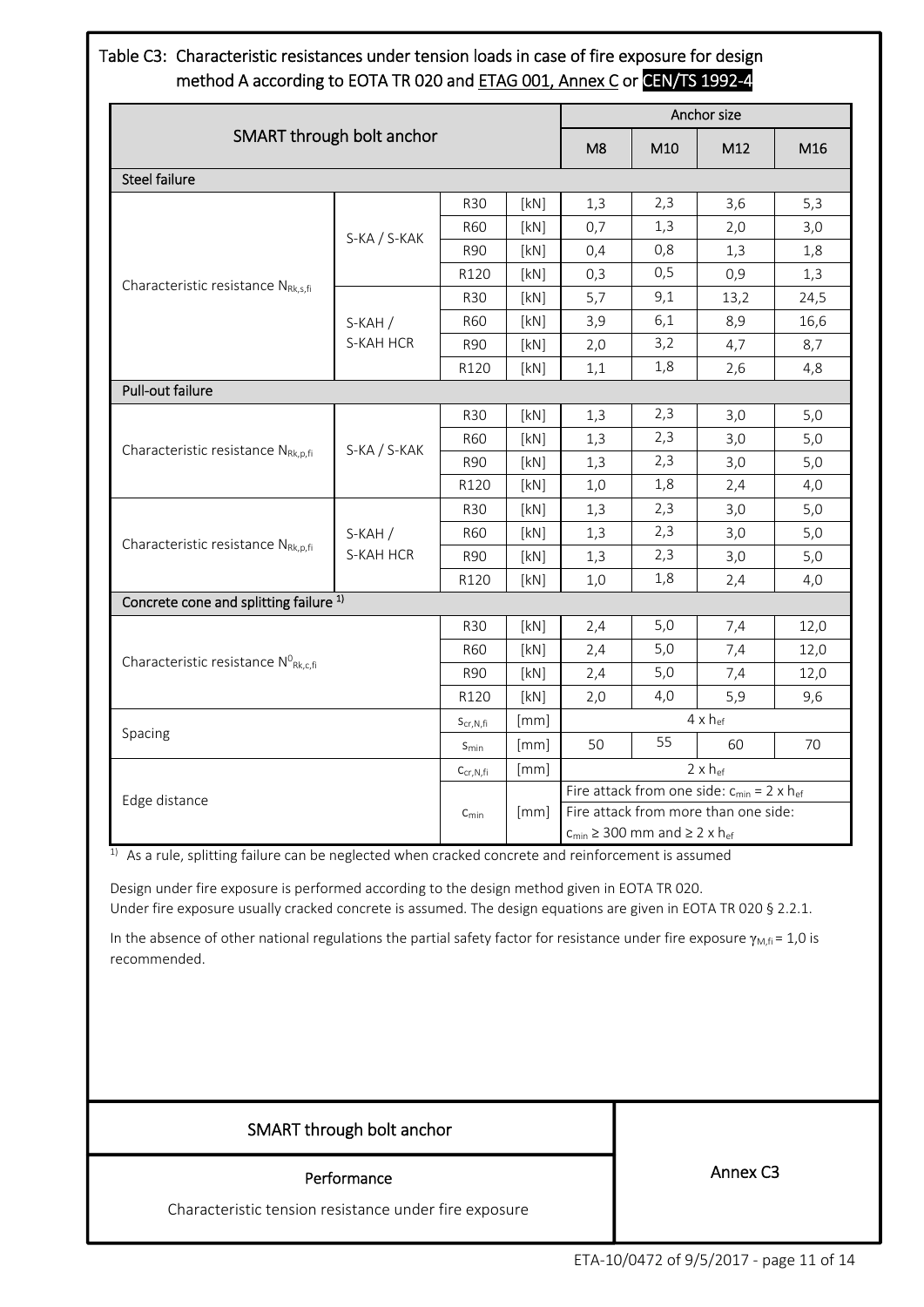# Table C4: Characteristic resistances under shear loads in case of fire exposure for design method A according to EOTA TR 020 and ETAG 001, Annex C or CEN/TS 1992-4

|                                                                                                                                                                                                                                                                                                                                                                                                               | Anchor size               |            |                                                                                                                                                                                        |              |                     |                                                                                                                                                                   |      |  |
|---------------------------------------------------------------------------------------------------------------------------------------------------------------------------------------------------------------------------------------------------------------------------------------------------------------------------------------------------------------------------------------------------------------|---------------------------|------------|----------------------------------------------------------------------------------------------------------------------------------------------------------------------------------------|--------------|---------------------|-------------------------------------------------------------------------------------------------------------------------------------------------------------------|------|--|
| SMART through bolt anchor                                                                                                                                                                                                                                                                                                                                                                                     |                           |            | M <sub>8</sub>                                                                                                                                                                         | M10          | M12                 | M16                                                                                                                                                               |      |  |
| Steel failure without lever arm                                                                                                                                                                                                                                                                                                                                                                               |                           |            |                                                                                                                                                                                        |              |                     |                                                                                                                                                                   |      |  |
|                                                                                                                                                                                                                                                                                                                                                                                                               |                           | <b>R30</b> | [kN]                                                                                                                                                                                   | 1,3          | 2,3                 |                                                                                                                                                                   | 5,3  |  |
|                                                                                                                                                                                                                                                                                                                                                                                                               |                           | R60        | [kN]                                                                                                                                                                                   | 0,7          | 1,3                 |                                                                                                                                                                   | 3,0  |  |
|                                                                                                                                                                                                                                                                                                                                                                                                               | S-KA / S-KAK              | <b>R90</b> | [kN]                                                                                                                                                                                   | 0,4          | 0,8                 |                                                                                                                                                                   | 1,8  |  |
|                                                                                                                                                                                                                                                                                                                                                                                                               |                           | R120       | [kN]                                                                                                                                                                                   | 0,3          | 0,5                 |                                                                                                                                                                   | 1,3  |  |
| Characteristic resistance VRk,s,fi                                                                                                                                                                                                                                                                                                                                                                            |                           | R30        | [kN]                                                                                                                                                                                   | 5,7          | 9,1                 | 3,6<br>2,0<br>1,3<br>0,9<br>13,2<br>8,9<br>4,7<br>2,6<br>6,4<br>4,6<br>2,8<br>1,9<br>20,4<br>13,9<br>7,3<br>4,0<br>$\overline{2}$<br>14,8<br>14,8<br>14,8<br>11,8 | 24,5 |  |
|                                                                                                                                                                                                                                                                                                                                                                                                               | $S-KAH/$                  | R60        | [kN]                                                                                                                                                                                   | 3,9          | 6,1                 |                                                                                                                                                                   | 16,6 |  |
|                                                                                                                                                                                                                                                                                                                                                                                                               | S-KAH HCR                 | R90        | [kN]                                                                                                                                                                                   | 2,0          | 3,2                 |                                                                                                                                                                   | 8,7  |  |
|                                                                                                                                                                                                                                                                                                                                                                                                               |                           | R120       | [kN]                                                                                                                                                                                   | 1,1          | 1,8                 |                                                                                                                                                                   | 4,8  |  |
| Steel failure with lever arm                                                                                                                                                                                                                                                                                                                                                                                  |                           |            |                                                                                                                                                                                        |              |                     |                                                                                                                                                                   |      |  |
|                                                                                                                                                                                                                                                                                                                                                                                                               |                           | <b>R30</b> | [Nm]                                                                                                                                                                                   | 1,8          | 3,6                 |                                                                                                                                                                   | 16,2 |  |
|                                                                                                                                                                                                                                                                                                                                                                                                               | S-KA / S-KAK              | <b>R60</b> | [Nm]                                                                                                                                                                                   | 1,3          | 2,6                 |                                                                                                                                                                   | 11,7 |  |
|                                                                                                                                                                                                                                                                                                                                                                                                               |                           | <b>R90</b> | [Nm]                                                                                                                                                                                   | 0,8          | 1,6                 |                                                                                                                                                                   | 7,2  |  |
| Characteristic resistance M <sup>0</sup> Rk,s,fi                                                                                                                                                                                                                                                                                                                                                              |                           | R120       | [Nm]                                                                                                                                                                                   | 0,6          | 1,1                 |                                                                                                                                                                   | 4,9  |  |
|                                                                                                                                                                                                                                                                                                                                                                                                               |                           | <b>R30</b> | [Nm]                                                                                                                                                                                   | 5,8          | 11,7                |                                                                                                                                                                   | 52,0 |  |
|                                                                                                                                                                                                                                                                                                                                                                                                               | $S-KAH/$                  | R60        | [Nm]                                                                                                                                                                                   | 4,0          | 7,9                 |                                                                                                                                                                   | 35,2 |  |
|                                                                                                                                                                                                                                                                                                                                                                                                               | S-KAH HCR                 | R90        | [Nm]                                                                                                                                                                                   | 2,1          | 4,2                 |                                                                                                                                                                   | 18,5 |  |
|                                                                                                                                                                                                                                                                                                                                                                                                               |                           | R120       | [Nm]                                                                                                                                                                                   | 1,1          | 2,3                 |                                                                                                                                                                   | 10,2 |  |
| Concrete pryout failure                                                                                                                                                                                                                                                                                                                                                                                       |                           |            |                                                                                                                                                                                        |              |                     |                                                                                                                                                                   |      |  |
| k-factor                                                                                                                                                                                                                                                                                                                                                                                                      |                           | $k_{(3)}$  | $\left[ \cdot \right] % \includegraphics[width=0.9\textwidth]{images/TrDiS-Architecture.png} \caption{The first two different values of $S$ in the image.} \label{TrDiS-Architecture}$ | $\mathbf{1}$ |                     |                                                                                                                                                                   |      |  |
|                                                                                                                                                                                                                                                                                                                                                                                                               |                           | <b>R30</b> | [kN]                                                                                                                                                                                   | 2,4          | 10,0                |                                                                                                                                                                   | 24,0 |  |
| Characteristic resistance V <sub>Rk,cp,fi</sub>                                                                                                                                                                                                                                                                                                                                                               |                           | R60        | [kN]                                                                                                                                                                                   | 2,4          | 10,0                |                                                                                                                                                                   | 24,0 |  |
|                                                                                                                                                                                                                                                                                                                                                                                                               |                           | R90        | [kN]                                                                                                                                                                                   | 2,4          | 10,0                |                                                                                                                                                                   | 24,0 |  |
|                                                                                                                                                                                                                                                                                                                                                                                                               |                           | R120       | [kN]                                                                                                                                                                                   | 2,0          | 8,0<br>19,2         |                                                                                                                                                                   |      |  |
| Concrete edge failure<br>The initial value $V^0_{Rk,cfi}$ of the characteristic resistance in concrete C20/25 to C50/60 under fire exposure may be<br>determined by:<br>$V^0_{Rk, c, fi} = 0.25 \times V^0_{Rk, c}$ ( $\leq$ R90) $V^0_{Rk, c, fi} = 0.20 \times V^0_{Rk, c}$ (R120)<br>with $V_{Rk,c}^0$ initial value of the characteristic resistance in cracked concrete C20/25 under normal temperature. |                           |            |                                                                                                                                                                                        |              |                     |                                                                                                                                                                   |      |  |
| Design under fire exposure is performed according to the design method given in EOTA TR 020.                                                                                                                                                                                                                                                                                                                  |                           |            |                                                                                                                                                                                        |              |                     |                                                                                                                                                                   |      |  |
| Under fire exposure usually cracked concrete is assumed. The design equations are given in EOTA TR 020 § 2.2.1.                                                                                                                                                                                                                                                                                               |                           |            |                                                                                                                                                                                        |              |                     |                                                                                                                                                                   |      |  |
| EOTA TR 020 covers design for fire exposure from one side. For fire attack from more than one side the edge distance<br>must be increased to $c_{min} \geq 300$ mm and $\geq 2 \times h_{ef}$ .                                                                                                                                                                                                               |                           |            |                                                                                                                                                                                        |              |                     |                                                                                                                                                                   |      |  |
| In the absence of other national regulations the partial safety factor for resistance under fire exposure $\gamma_{M,n} = 1.0$ is<br>recommended.                                                                                                                                                                                                                                                             |                           |            |                                                                                                                                                                                        |              |                     |                                                                                                                                                                   |      |  |
|                                                                                                                                                                                                                                                                                                                                                                                                               |                           |            |                                                                                                                                                                                        |              |                     |                                                                                                                                                                   |      |  |
|                                                                                                                                                                                                                                                                                                                                                                                                               | SMART through bolt anchor |            |                                                                                                                                                                                        |              |                     |                                                                                                                                                                   |      |  |
|                                                                                                                                                                                                                                                                                                                                                                                                               | Performance               |            |                                                                                                                                                                                        |              | Annex <sub>C4</sub> |                                                                                                                                                                   |      |  |

Characteristic shear resistance under fire exposure

ETA‐10/0472 of 9/5/2017 ‐ page 12 of 14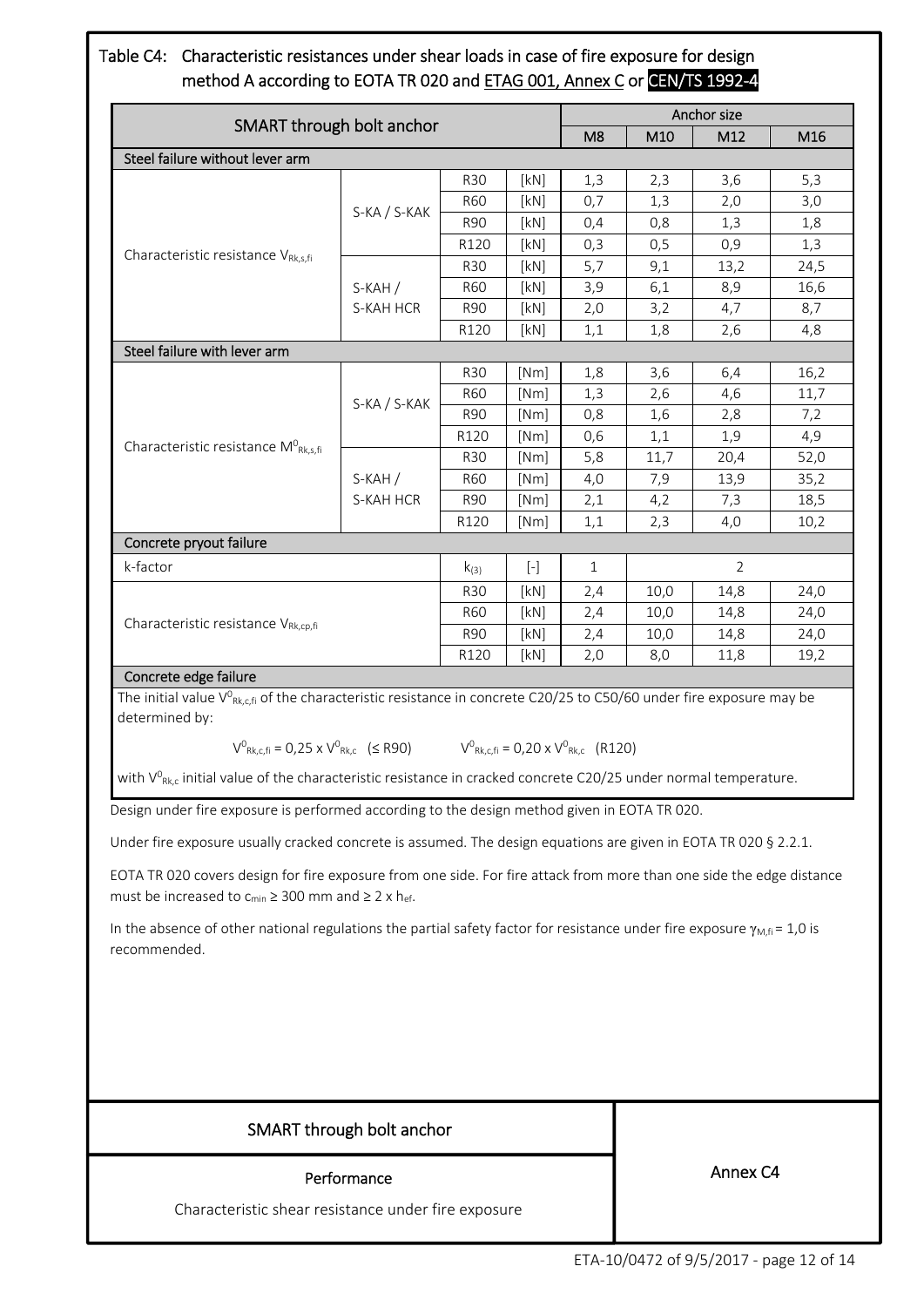| Table C5: Displacements under tension loads for static and quasi-static loading |                                |                    |                                                      |     |                 |     |  |
|---------------------------------------------------------------------------------|--------------------------------|--------------------|------------------------------------------------------|-----|-----------------|-----|--|
|                                                                                 |                                |                    | Anchor size                                          |     |                 |     |  |
| SMART through bolt anchor                                                       |                                |                    | M <sub>8</sub><br>M <sub>12</sub><br>M <sub>10</sub> |     | M <sub>16</sub> |     |  |
|                                                                                 | N                              | [kN]               | 2,0                                                  | 3,6 | 4,8             | 9,5 |  |
| Cracked and non-cracked concrete<br>C20/25 - C50/60                             | $\delta_{\text{NO}}$           | [mm]               | 0,3                                                  | 0,6 | 0,6             | 0,7 |  |
|                                                                                 | $\delta_{\mathsf{N}^{\infty}}$ | $\lceil mm \rceil$ | 1,8                                                  | 1,6 | 2,0             | 1,4 |  |

# Table C6: Displacements under shear loads for static and quasi‐static loading

|                                                     |                     |      | Anchor size    |                 |      |                 |  |  |
|-----------------------------------------------------|---------------------|------|----------------|-----------------|------|-----------------|--|--|
| SMART through bolt anchor                           |                     |      | M <sub>8</sub> | M <sub>10</sub> | M12  | M <sub>16</sub> |  |  |
| Cracked and non-cracked concrete<br>C20/25 - C50/60 | V                   | [kN] | 5,7            | 10,3            | 13,1 | 25,1            |  |  |
|                                                     | $\delta_{\rm V0}$   | [mm] | 1,7            | 1,7             | 2,4  | 3,2             |  |  |
|                                                     | $\delta_{V^\infty}$ | [mm] | 2,6            | 2,6             | 3,6  | 4,8             |  |  |

# SMART through bolt anchor

#### Performance

Displacements under tension and shear loads

Annex C5